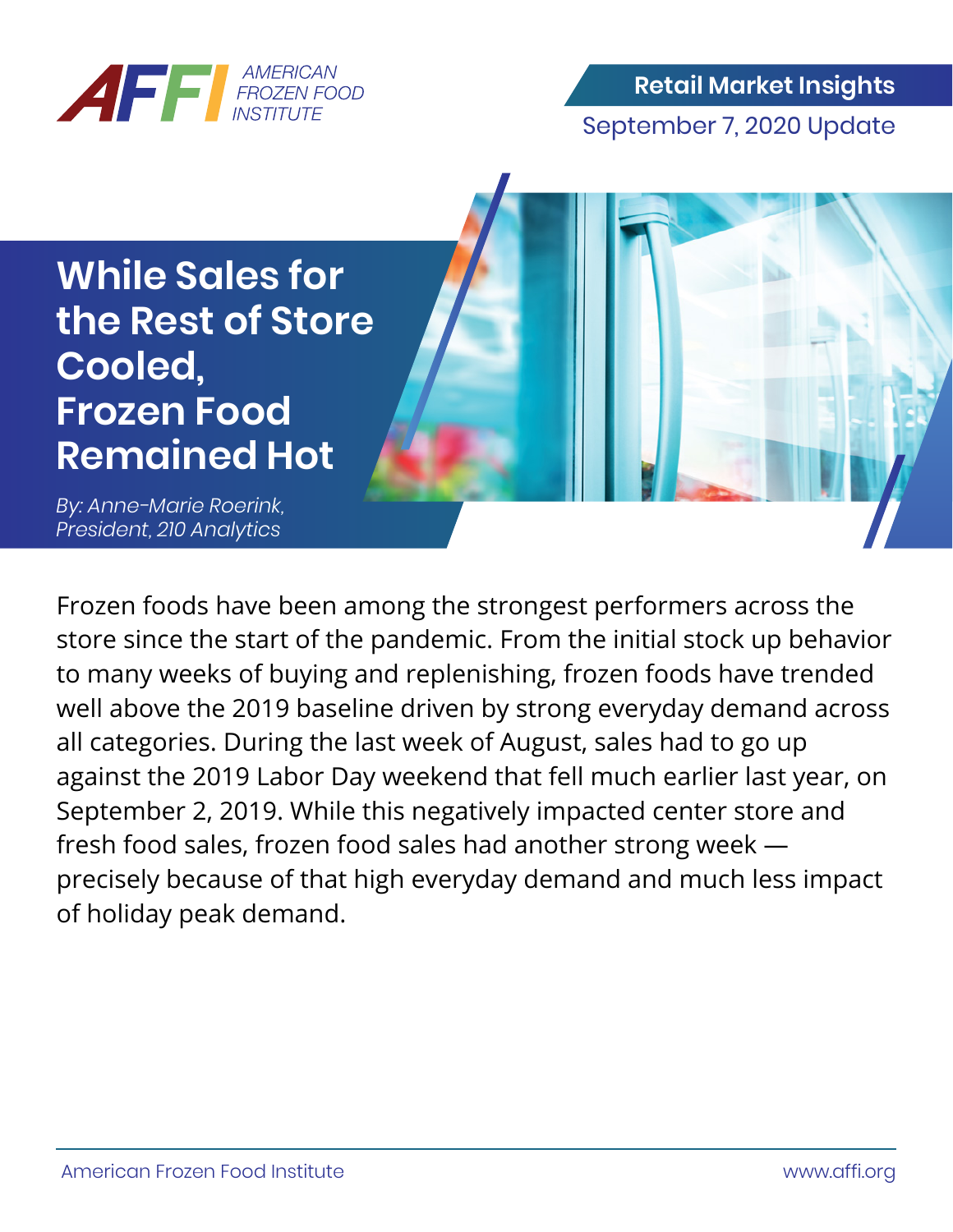

## **Sales**

While total store sales dropped to just 2.0% above year ago levels during the week of August 30, frozen food sales still increased 17.4% year-over-year. This leaves frozen food, seafood and the cleaning aisle as the ones that experienced double-digit gains during the week of August 30th. This also crowns the 25th week of double-digit dollar sales increases for frozen foods, with exceptional dollar, volume and unit gains that far exceed other areas of the store. Center-store edibles increased 6.0% and the fresh perimeter a mere 1.3%.



*Source: IRI, Total US, MULO, 1 week view % change vs. year ago.*

Frozen foods generated \$1.14 billion in sales the week of August 30, 2020, \$47 million less than the week prior but 17.4% more than the same week last year. Assortment had been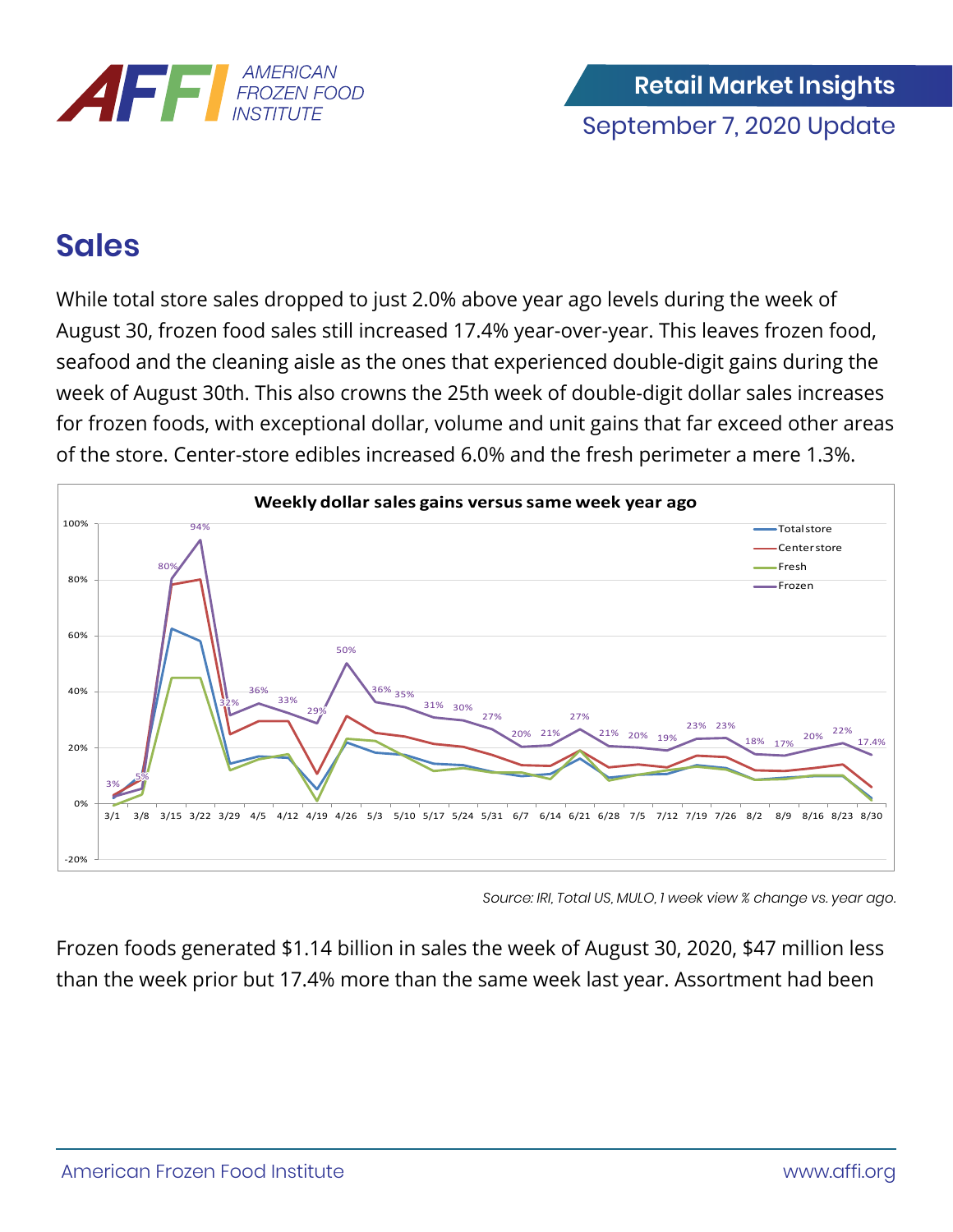

slowly climbing back up to pre-pandemic levels, but backslid a bit more this week after losing some ground the week prior. IRI's measure reflecting assortment variety showed items per store were down 5.7% versus year ago, reflecting 1,331 items.

|                                                     | 3/1     | <b>March</b><br>$(3/8 - 3 - 29)$ | <b>April</b><br>(4/5-4/26) | <b>May</b><br>$(5/3 - 5/31)$ | June<br>$(6/7 - 6/28)$ | July<br>$(7/5 - 7/26)$ | 8/23     | 8/30     |
|-----------------------------------------------------|---------|----------------------------------|----------------------------|------------------------------|------------------------|------------------------|----------|----------|
| <b>Average weekly</b><br><i>items/store selling</i> | 1,393   | .449                             | 1,394                      | 1,365                        | .347                   | 1.348                  | 1.340    | 1,331    |
| Change vs. YA                                       | $-4.2%$ | $-0.1\%$                         | $-3.3%$                    | $-5.7\%$                     | $-7.2\%$               | $-6.9\%$               | $-5.5\%$ | $-5.7\%$ |

*Source: IRI, Total US, MULO, average weekly items per store selling*

Three areas saw assortment down in double digits versus the same week in 2019.

- Frozen fruit: -11.2%
- Breakfast foods: -10.4%
- Frozen pizza: -10.2%

*Source: IRI, Total US, MULO, average weekly items per store selling*

At the same time, three areas saw an increase in assortment, being frozen juices (+13.2%), frozen desserts (+7.3%) and frozen meat (+2.1%).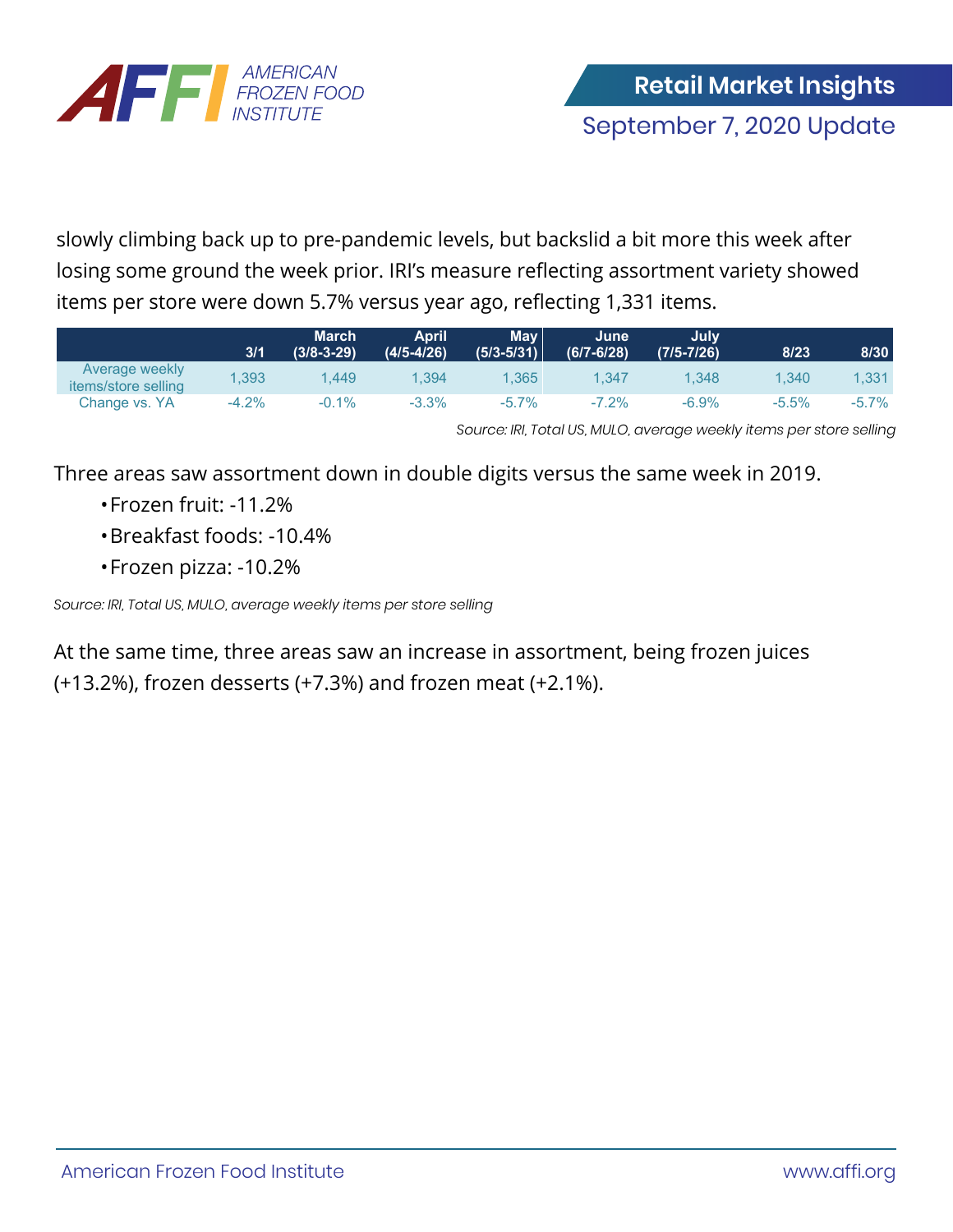

## **Dollar, Unit and Volume Gains**

Dollar gains easily outpaced volume gains in all areas, indicating continued inflationary conditions during the last week of August. The gap remained the widest for frozen meat that actually experienced a decrease in volume sales — which could have been the 2019 Labor Day effect. Frozen seafood was once more the highest gains in dollars, but was outdone by snacks in the highest volume gains.

| <b>Category</b>                       | % sales change 1 week ending 8/30 versus year ago |                     |                     |  |  |  |
|---------------------------------------|---------------------------------------------------|---------------------|---------------------|--|--|--|
|                                       |                                                   |                     | Volume/dollar gap   |  |  |  |
|                                       | <b>Dollar sales</b>                               | <b>Volume sales</b> | (percentage points) |  |  |  |
| <b>Frozen meals</b>                   | $+13.9%$                                          | $+10.4%$            | $-3.5$              |  |  |  |
| <b>Breakfast food</b>                 | $+17.6%$                                          | $+12.4%$            | $-5.2$              |  |  |  |
| Dinners/entrees                       | $+10.6%$                                          | $+7.6%$             | $-3.0$              |  |  |  |
| Pizza                                 | $+18.6%$                                          | $+15.0%$            | $-3.6$              |  |  |  |
| Frozen meat/poultry/seafood           | $+19.5%$                                          | $+7.0%$             | $-12.5$             |  |  |  |
| <b>Processed poultry</b>              | $+22.9%$                                          | $+16.5%$            | $-6.4$              |  |  |  |
| Meat                                  | $+11.7%$                                          | $-2.8%$             | $-14.5$             |  |  |  |
| Seafood                               | $+32.3%$                                          | $+26.3%$            | $-6.0$              |  |  |  |
| <b>Frozen desserts</b>                | $+15.8%$                                          | ---                 | $\frac{1}{2}$       |  |  |  |
| Ice cream/sherbet                     | $+12.8%$                                          | $+2.0%$             | $-10.8$             |  |  |  |
| <b>Frozen fruits &amp; vegetables</b> | $+17.7%$                                          | $+10.2%$            | $-7.5$              |  |  |  |
| <b>Frozen baked goods</b>             | $+8.1%$                                           | $+3.9%$             | $-4.2$              |  |  |  |
| <b>Frozen snacks</b>                  | $+29.3%$                                          | $+29.5%$            | $-0.2$              |  |  |  |
| <b>Frozen beverages</b>               | $+24.3%$                                          | $+14.9%$            | $-9.4$              |  |  |  |

*Source: IRI, Total US, MULO, dollar and volume sales 1 week change vs. year ago*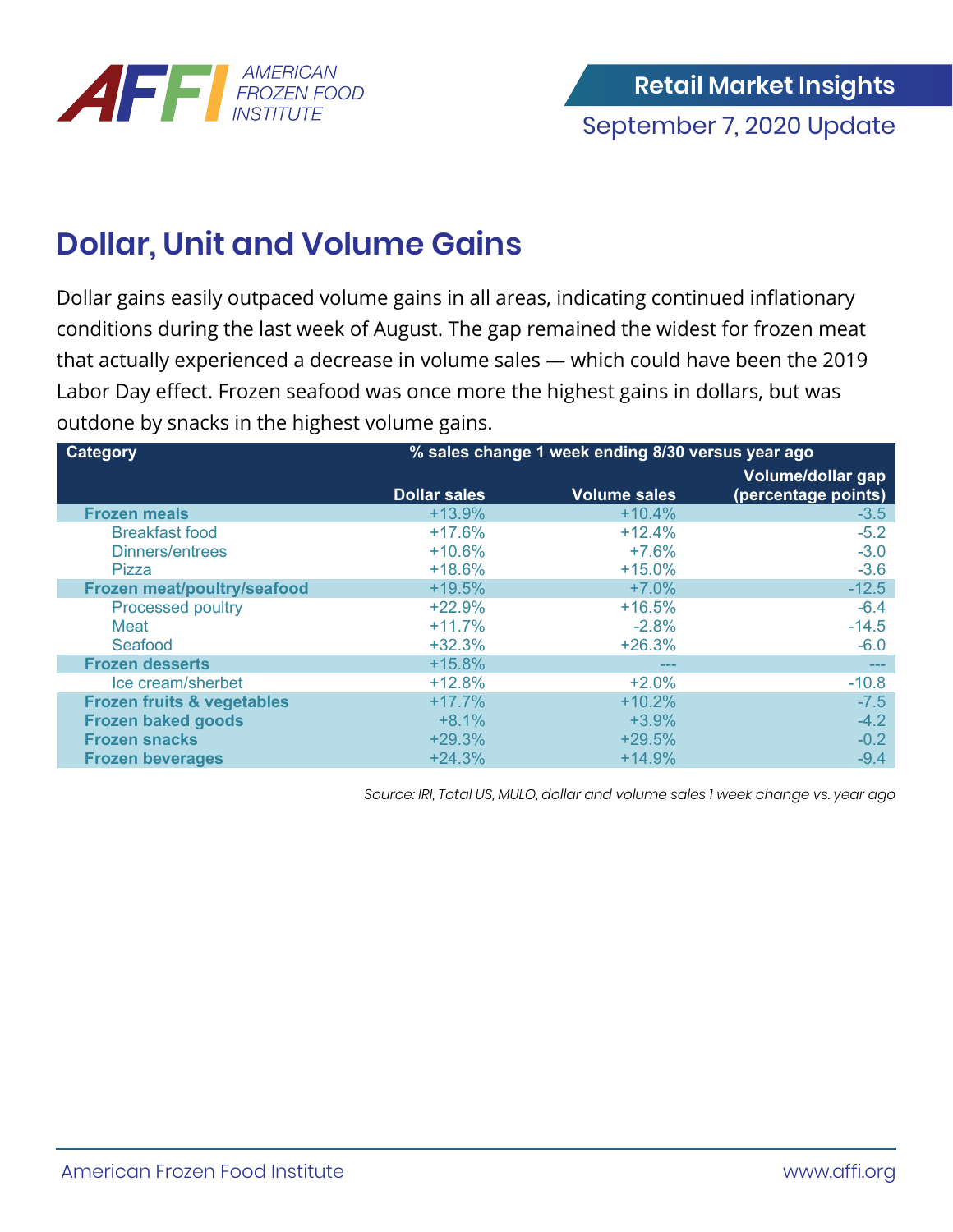

## **A Deep-Dive into Frozen Food Sales**

The week of August 30 once again brought double-digit increases versus the same week a year ago for all areas except frozen baked goods. Frozen meals remained the largest sales category, representing 34.3% of total frozen food sales. Frozen meat/poultry/seafood stayed in second, at 29.8% of sales. Frozen fruit edged out seafood with an increase of +36.0% versus a year ago versus 32.3%, respectively.

| <b>Product and share of frozen</b>        | % Dollar sales change vs. comparable week ending in 2019 |                                |                                |                              |                        |                        |          |          |
|-------------------------------------------|----------------------------------------------------------|--------------------------------|--------------------------------|------------------------------|------------------------|------------------------|----------|----------|
| food department sales for<br>w.e. 8/30/20 | 3/1                                                      | <b>March</b><br>$(3/8 - 3/29)$ | <b>April</b><br>$(4/5 - 4/26)$ | <b>May</b><br>$(5/3 - 5/31)$ | June<br>$(6/7 - 6/28)$ | July<br>$(7/5 - 7/26)$ | 8/23     | 8/30     |
| Frozen dept (ex poultry)                  | $+2.6%$                                                  | $+52%$                         | $+37%$                         | $+36%$                       | $+22%$                 | $+22%$                 | $+21.7%$ | $+17.4%$ |
| Frozen meals (34.3% of<br>sales)          | $-3%$                                                    | $+53%$                         | $+28%$                         | $+20%$                       | $+14%$                 | $+17%$                 | $+15.4%$ | $+13.9%$ |
| <b>Breakfast food</b>                     | $+1%$                                                    | $+44%$                         | $+30%$                         | $+22%$                       | $+17%$                 | $+19%$                 | $+18.3%$ | $+17.6%$ |
| Dinners/entrees                           | $-3%$                                                    | $+44%$                         | $+16%$                         | $+12%$                       | $+12%$                 | $+15%$                 | $+11.7%$ | $+10.6%$ |
| Pizza                                     | $-2%$                                                    | $+79%$                         | $+53%$                         | $+35%$                       | $+17%$                 | $+18%$                 | $+21.6%$ | $+18.6%$ |
| Frozen meat/poultry/seafood<br>$(29.8\%)$ | $+8%$                                                    | $+65%$                         | $+48%$                         | $+60%$                       | $+35%$                 | $+31%$                 | $+28.8%$ | $+19.5%$ |
| <b>Processed poultry</b>                  | $+4%$                                                    | $+75%$                         | $+48%$                         | $+50%$                       | $+33%$                 | $+31%$                 | $+30.0%$ | $+22.9%$ |
| Meat                                      | $+11%$                                                   | $+91%$                         | $+57%$                         | $+61%$                       | $+30%$                 | $+21%$                 | $+26.6%$ | $+11.7%$ |
| Seafood                                   | $+17%$                                                   | $+46%$                         | $+46%$                         | $+66%$                       | $+48%$                 | $+47%$                 | $+42.1%$ | $+32.3%$ |
| Frozen desserts (24.9%)                   | $+2%$                                                    | $+28%$                         | $+32%$                         | $+35%$                       | $+18%$                 | $+15%$                 | $+19.7%$ | $+15.8%$ |
| Ice cream/sherbet                         | $-0.2%$                                                  | $+30%$                         | $+35%$                         | $+34%$                       | $+16%$                 | $+13%$                 | $+17.7%$ | $+12.8%$ |
| <b>Novelties</b>                          | $+6%$                                                    | $+28%$                         | $+31%$                         | $+35%$                       | $+19%$                 | $+16%$                 | $+21.3%$ | $+20.2%$ |
| Desserts/toppings                         | $+0.2%$                                                  | $+23%$                         | $+18%$                         | $+43%$                       | $+28%$                 | $+25%$                 | $+26.9%$ | $+10.3%$ |
| Frozen fruits & vegetables<br>$(10.7\%)$  | $+4%$                                                    | $+67%$                         | $+44%$                         | $+43%$                       | $+24%$                 | $+25%$                 | $+21.0%$ | $+17.7%$ |
| Fruit                                     | $+10%$                                                   | $+64%$                         | $+46%$                         | $+53%$                       | $+37%$                 | $+36%$                 | $+33.1%$ | $+36.0%$ |
| Potatoes/onions                           | $+3%$                                                    | $+67%$                         | $+56%$                         | $+54%$                       | $+29%$                 | $+29%$                 | $+27.9%$ | $+18.6%$ |
| Plain vegetables                          | $+5%$                                                    | $+72%$                         | $+38%$                         | $+34%$                       | $+16%$                 | $+20%$                 | $+11.6%$ | $+10.8%$ |
| <b>Prepared vegetables</b>                | $-13%$                                                   | $+35%$                         | $+12%$                         | $+9%$                        | $-0.3%$                | $+5%$                  | $+7.0%$  | $+10.1%$ |
| Frozen snacks (4.2%)                      | $+1%$                                                    | $+67%$                         | $+60%$                         | $+48%$                       | $+31%$                 | $+28%$                 | $+29.3%$ | $+29.3%$ |
| Appetizers/snack rolls                    | $+1%$                                                    | $+67%$                         | $+60%$                         | $+48%$                       | $+31%$                 | $+28%$                 | $+29.3%$ | $+29.6%$ |
| Frozen baked goods (2.6%)                 | $-1\%$                                                   | $+46%$                         | $+32%$                         | $+46%$                       | $+22%$                 | $+21%$                 | $+17.5%$ | $+8.1%$  |
| Frozen beverages (0.4%)                   | $-2%$                                                    | $+80%$                         | $+58%$                         | $+49%$                       | $+31%$                 | $+29%$                 | $+31.5%$ | $+24.3%$ |
| Juices                                    | $-2%$                                                    | $+80%$                         | $+58%$                         | $+50%$                       | $+32%$                 | $+29%$                 | $+31.6%$ | $+24.4%$ |

*Source: IRI, Total US, MULO, 1 week view % change vs. year ago.*